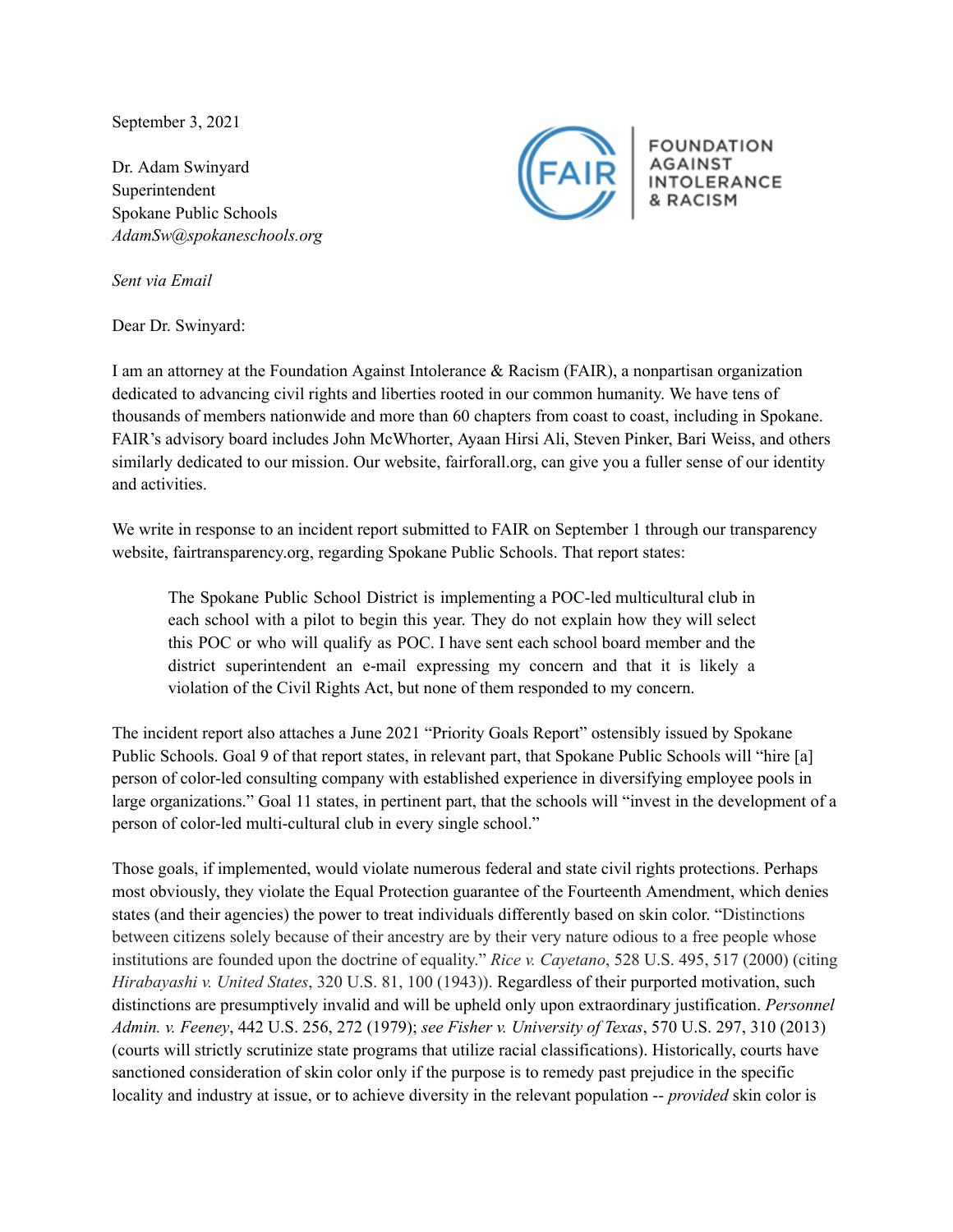only one among many factors and the candidates are still evaluated holistically. *Parents Involved in Cmty. Schs. v. Seattle Sch. Dist.*, 551 U.S. 701, 720-3 (2007); *Grutter v. Bollinger*, 539 U.S. 306, 328-33 (2003); *City of Richmond v. J.A. Croson Co.*, 488 U.S. 469, 498-504 (1989).

Neither of those conditions appears to exist with respect to Goals 9 and 11. Spokane Public Schools have made no showing of past discrimination in their diversity consulting hires or multicultural clubs that would justify limiting the pool of candidates to certain skin colors. Nor have they claimed racial discrimination is needed to achieve diversity in either the club or the roster of school consultants. Indeed, it is difficult to see how a club that is necessarily diverse (a *multicultural* club) and an industry that is predicated on diversity (*diversity* consulting) require extraordinary measures to achieve what they presumably already have. In any case, the goals hint at no holistic review of the candidates: skin color is not one among many variables, but the controlling qualification. Equal Protection forbids that.

In addition, Goals 9 and 11 violate Washington state law. Washington guarantees "the right to be free from discrimination because of race, creed, color, national origin," and other characteristics. R.C.W. § 49.609.030(1). That right is broad and protects applicants for employment as well as independent contractors. *Marquis v. City of Spokane*, 130 Wash. 2d 97, 110-3 (1996). In limited cases, some immutable characteristics (such as sex) may be legitimate occupational qualifications, but race and color virtually never are. *See Blackburn v. State of Wash. Dept. of Soc. & Health Servs.*, 186 Wash. 2d 250, 259-60 (2016) (hospital that assigned staff to patients based on matching skin colors violated anti-discrimination laws). Accordingly, Spokane Public Schools may not make skin color a determining factor in hiring consulting firms, as contemplated by Goal 9.

Washington also prohibits discrimination and preferences based on color "in the operation of public education." R.C.W. § 49.60.400(1). That law is liberally construed and permits race-conscious decisions only in "strikingly rare" circumstances, such as to overcome segregation or to prevent loss of federal funding. 2017 Wash Att'y Gen. Op. No. 2 (Mar. 20, 2017); *Parents Involved in Cmty. Schs. v. Seattle Sch. Dist.*, 149 Wash. 2d 660, 683-90 (2003). No rare circumstance exists here: there is no indication that selecting club leaders based on color will desegregate the schools or ensure retention of federal funds. As such, Washington law precludes Spokane Public Schools from implementing Goal 11 and selecting club leaders based on race.

Goal 11 would also contravene Title VI of the federal Civil Rights Act, if the club relates to a federally funded program. Title VI provides, "No person in the United States shall, on the ground of race, color, or national origin, be excluded from participation in, be denied the benefits of, or be subjected to discrimination under any program or activity receiving Federal financial assistance." 42 U.S.C. § 2000d. As recipients of federal funds, Spokane Public Schools must comply with Title VI. *Mercer Island Sch. Dist. v. Of ice of Superintendent of Pub. Instruc.*, 186 Wash. App. 939, 965-7 (Wash. Ct. App. 2015). Consequently, to the extent the multicultural club is connected to federal monies received by Spokane Public Schools, its leadership may not be restricted based on skin color.